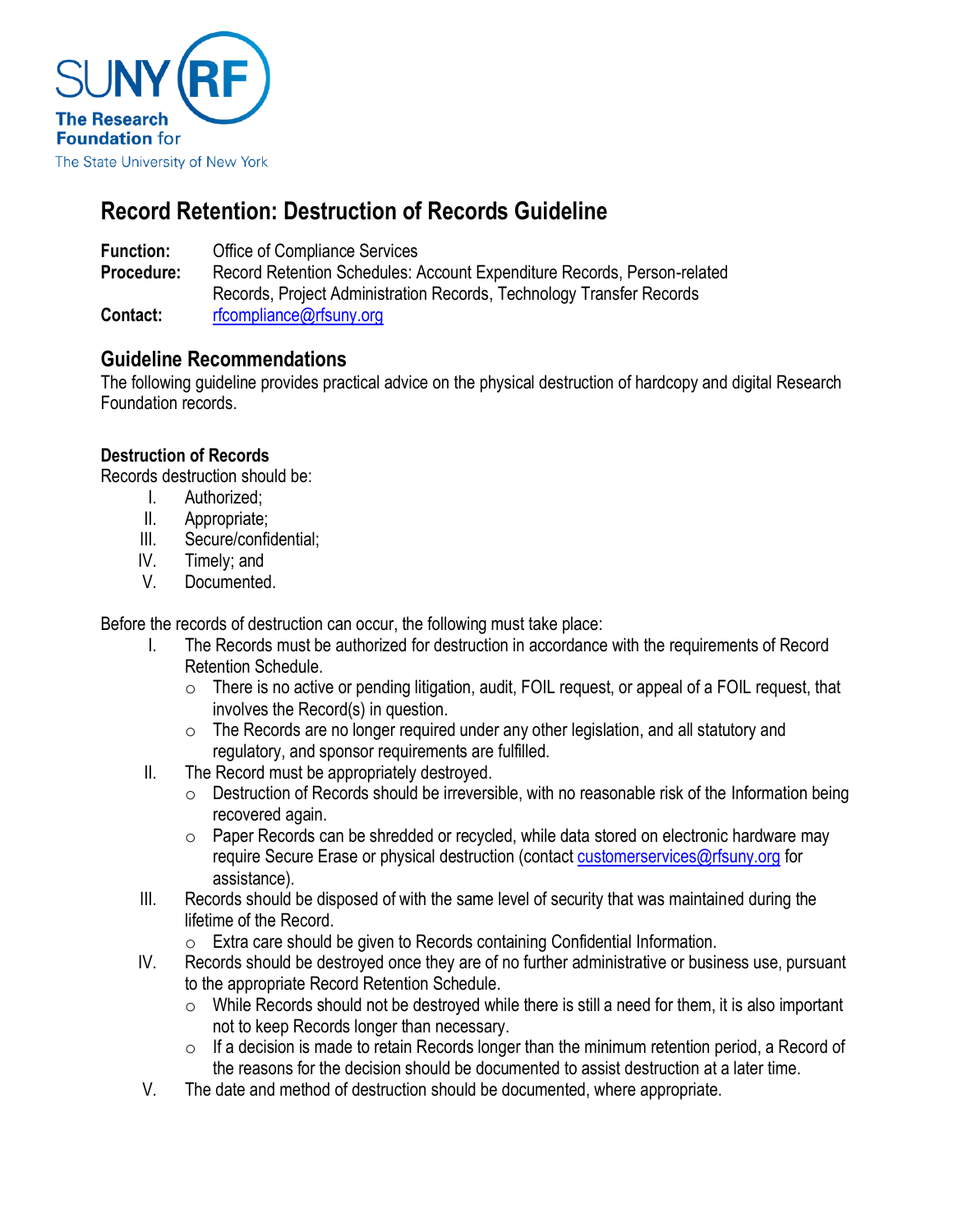#### **Archives**

Records may be archived in circumstances where the minimum retention period has not been met, but there is no further administrative use. Once all requirements for retaining Records have been met, the Record should be destroyed.

### **Definitions**

*Information* - any communication or reception of knowledge regarding the RF and includes facts, data, or opinions that may consist of numerical, graphic, or narrative forms, whether oral, downloaded to equipment, or maintained in mediums, including, but not limited to, computerized databases, papers, microfilms, magnetic tapes, disks, CDs, flash drives, and cell phones.

*Confidential Information -* any RF "Information" as described above that specifically identifies and/or describes an employee, an employee's Protected Health Information, and/or RF organizational information, which if disclosed or released, a reasonable person would conclude that negative financial, competitive, or productive loss may occur and/or may cause legal or other non-beneficial impacts on the RF. It also includes information regarding any proprietary or licensed technology or Information that has been provided to the RF by another party for which the RF has confidentiality obligations. Confidential Information does not include grant and contract proposal information released to sponsors and project partners as part of a formal submission, subsequent award information, and correspondence received from or sent to those parties.

*Record(s) -* Any information kept, held, filed, produced, or reproduced in any form whatsoever, including electronic, by or on behalf of the Research Foundation or Research Foundation employees, in their capacity as employees of the Research Foundation. Records include, but are not limited to: reports; statements; examinations; memoranda; opinions; folders; files; books; manuals; pamphlets; forms; papers; designs; drawings; maps; photos; letters; microfilms; computer tapes or discs; rules; and regulations or codes, in connection with the transaction of Research Foundation business.

*Secure Erase -* Process by which software is used to overwrite data multiple times so that recovery is not possible.

### **Related Information**

[Records Management Policy](https://www.rfsuny.org/media/rfsuny/policies/records_management_policy_pol.htm) [Electronic Record Management Policy](https://www.rfsuny.org/media/rfsuny/policies/ae_electronic-record-management_pol.htm) [Confidential Information Policy](https://www.rfsuny.org/media/rfsuny/policies/per_confidential-information_pol.htm) [Record Access Policy](http://www.rfsuny.org/media/RFSUNY/Policies/records_access_policy_pol.htm) [Record Retention: Account Expenditure Records](https://www.rfsuny.org/media/rfsuny/procedures/ap_record-retention-account_expenditure-records_guid.htm) [Record Retention: Person-related Records](http://www.rfsuny.org/media/RFSUNY/Procedures/per_record-retention-person-related-records_pro.htm) [Record Retention: Project Administration Records](http://www.rfsuny.org/media/RFSUNY/Procedures/ap_record-retention-project-administration-records_pro.htm) [Record Retention: Technology Transfer Records](https://www.rfsuny.org/media/rfsuny/procedures/record-retention-technology-transfer-records_pro.pdf)